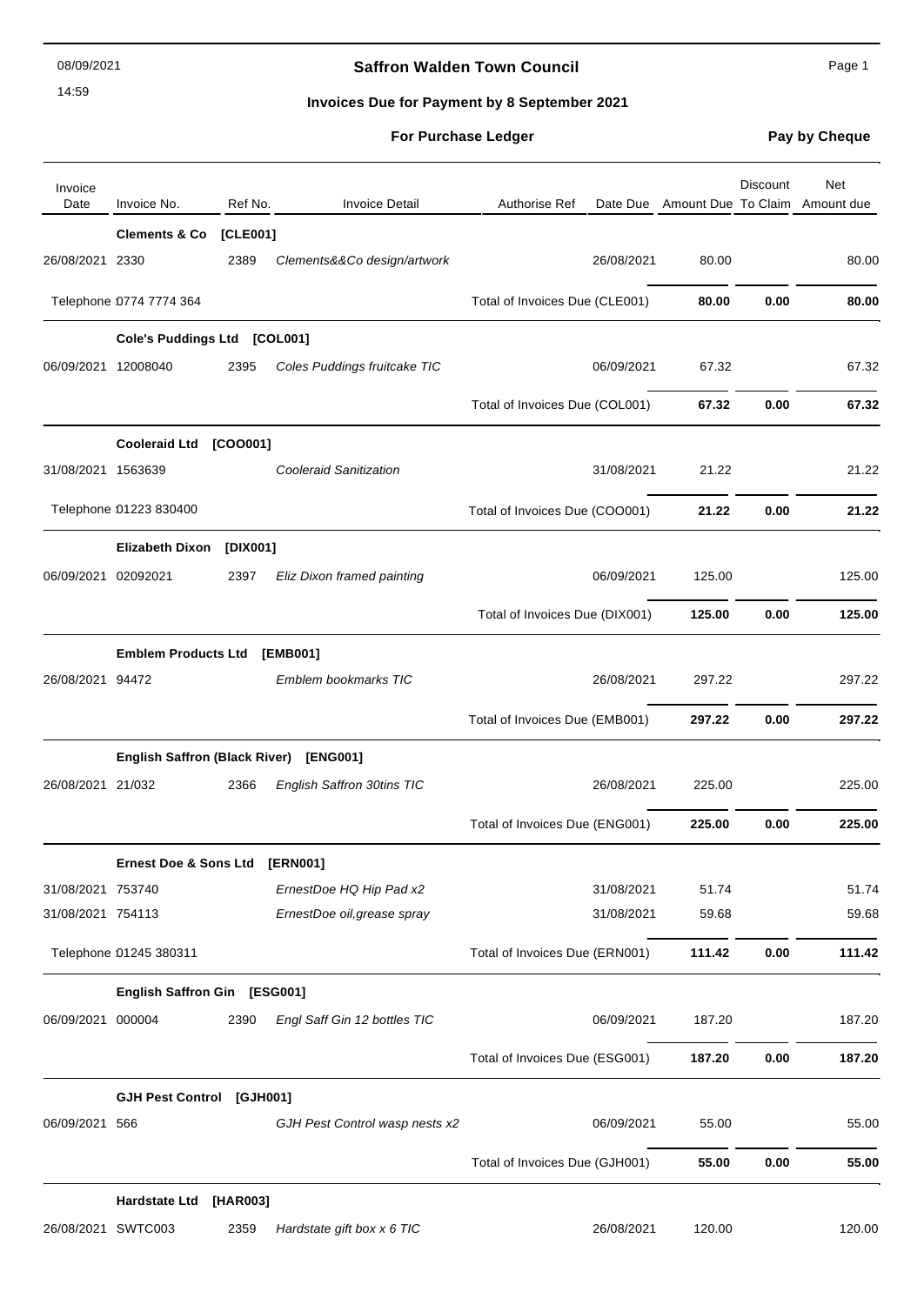08/09/2021

14:59

# **Saffron Walden Town Council Page 2** Page 2

**Invoices Due for Payment by 8 September 2021**

| <b>For Purchase Ledger</b> |
|----------------------------|
|----------------------------|

**Pay by Cheque** 

| Invoice<br>Date    | Invoice No.                     | Ref No.<br><b>Invoice Detail</b>         | <b>Authorise Ref</b>             |          | <b>Discount</b> | Net<br>Date Due Amount Due To Claim Amount due |
|--------------------|---------------------------------|------------------------------------------|----------------------------------|----------|-----------------|------------------------------------------------|
|                    |                                 |                                          | Total of Invoices Due (HAR003)   | 120.00   | 0.00            | 120.00                                         |
|                    | Hobart UK [HOB001]              |                                          |                                  |          |                 |                                                |
|                    | 31/08/2021 SP1908409            | Hobart Dishwasher serviceparts           | 31/08/2021                       | 213.77   |                 | 213.77                                         |
|                    | Telephone 0844 888 7777         |                                          | Total of Invoices Due (HOB001)   | 213.77   | 0.00            | 213.77                                         |
|                    | <b>Hopfrog Ltd</b><br>[HOP001]  |                                          |                                  |          |                 |                                                |
| 26/08/2021 SWT001  | 2393                            | Hopfrog hornsea pottery TIC              | 26/08/2021                       | 156.00   |                 | 156.00                                         |
|                    |                                 |                                          | Total of Invoices Due (HOP001)   | 156.00   | 0.00            | 156.00                                         |
|                    | Huws Gray Ridgeon [HUW001]      |                                          |                                  |          |                 |                                                |
| 31/08/2021 674415  |                                 | <b>HGRidgeon</b>                         | 31/08/2021                       | 232.90   |                 | 232.90                                         |
|                    |                                 |                                          | Total of Invoices Due (HUW001)   | 232.90   | 0.00            | 232.90                                         |
|                    | <b>IKEM Ltd</b><br>[IKE001]     |                                          |                                  |          |                 |                                                |
| 31/08/2021 15396   |                                 | Ikem cleaning materials                  | 31/08/2021                       | 314.40   |                 | 314.40                                         |
|                    |                                 |                                          | Total of Invoices Due (IKE001)   | 314.40   | 0.00            | 314.40                                         |
|                    |                                 | James Hallam Ltd (WPS Hallam) [JHWPS001] |                                  |          |                 |                                                |
|                    | 31/08/2021 509057241            | JamesHallamWPS Driver CC                 | 31/08/2021                       | 250.08   |                 | 250.08                                         |
|                    |                                 |                                          | Total of Invoices Due (JHWPS001) | 250.08   | 0.00            | 250.08                                         |
|                    | John F Jossaume Ltd             | [JOS001]                                 |                                  |          |                 |                                                |
| 31/08/2021 2075    |                                 | Jossaumes debris removal                 | 31/08/2021                       | 912.00   |                 | 912.00                                         |
| 31/08/2021 2102    |                                 | Jossaumes car repairs parts              | 31/08/2021                       | 222.23   |                 | 222.23                                         |
|                    | Telephone 01799 523439          |                                          | Total of Invoices Due (JOS001)   | 1,134.23 | 0.00            | 1,134.23                                       |
|                    | <b>Kenzie's Contracts Ltd</b>   | [KEN001]                                 |                                  |          |                 |                                                |
| 03/09/2021 3570    |                                 | Kenzies clean HST                        | 03/09/2021                       | 600.00   |                 | 600.00                                         |
|                    |                                 |                                          | Total of Invoices Due (KEN001)   | 600.00   | 0.00            | 600.00                                         |
|                    | Kent Blaxill & Co Ltd           | [KEN002]                                 |                                  |          |                 |                                                |
| 08/09/2021 4276139 |                                 | KentBlaxill spray paint TH               | 08/09/2021                       | 7.99     |                 | 7.99                                           |
|                    |                                 |                                          | Total of Invoices Due (KEN002)   | 7.99     | 0.00            | 7.99                                           |
|                    | <b>Lock Stock &amp; Barrell</b> | [LOC001]                                 |                                  |          |                 |                                                |
| 06/09/2021 344461  |                                 | LockStock 5lever mortice key             | 06/09/2021                       | 7.00     |                 | 7.00                                           |
|                    | Telephone 01799 516663          |                                          | Total of Invoices Due (LOC001)   | 7.00     | 0.00            | 7.00                                           |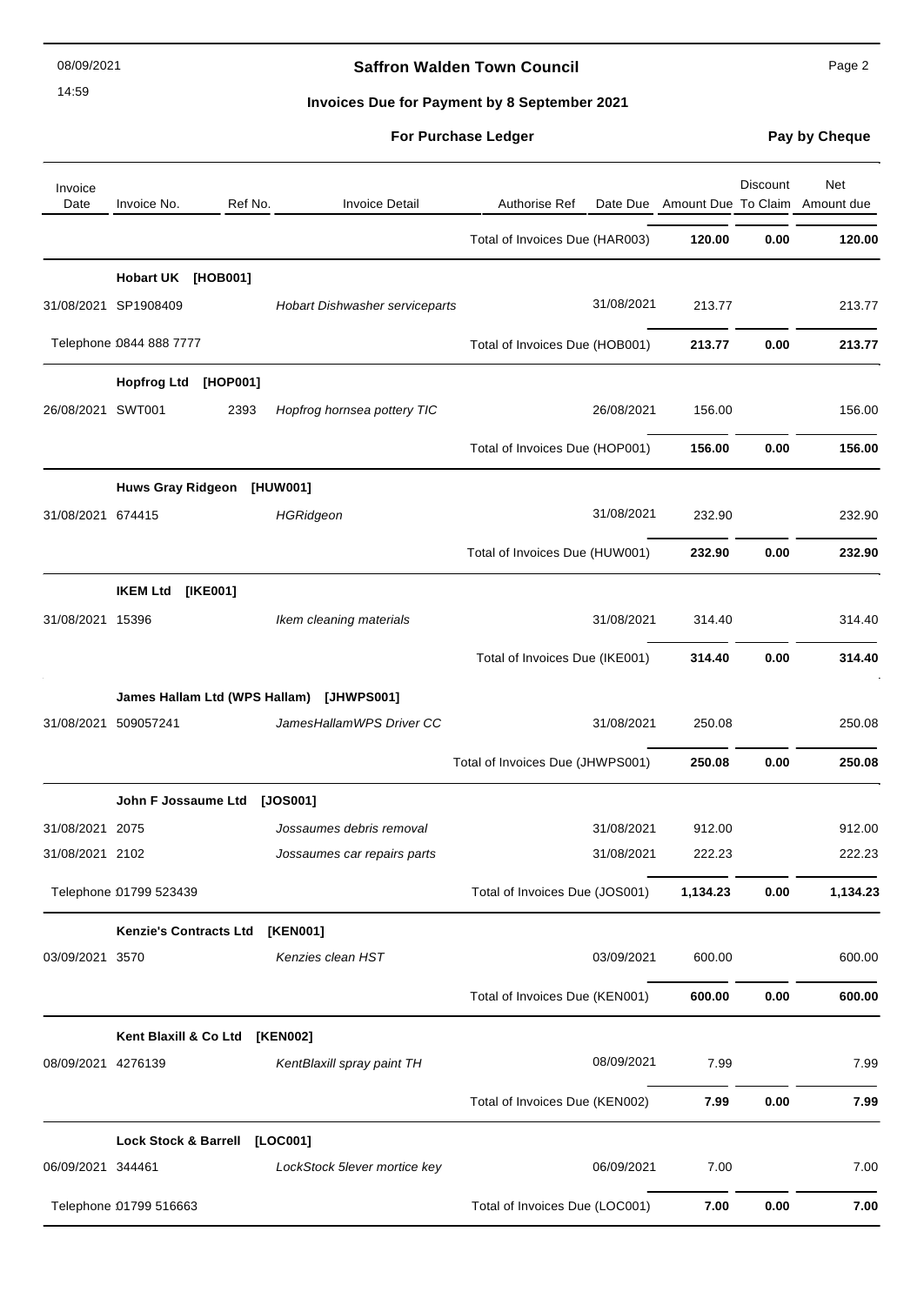08/09/2021

14:59

# **Saffron Walden Town Council Page 3**

### **Invoices Due for Payment by 8 September 2021**

| <b>For Purchase Ledger</b> |  |
|----------------------------|--|
|----------------------------|--|

**Pay by Cheque** 

| Invoice<br>Date     | Invoice No.                            | Ref No.  | <b>Invoice Detail</b>                        | Authorise Ref                  |            | Date Due Amount Due To Claim Amount due | <b>Discount</b> | Net      |
|---------------------|----------------------------------------|----------|----------------------------------------------|--------------------------------|------------|-----------------------------------------|-----------------|----------|
|                     | <b>Marshall Motor Group Ltd</b>        |          | [MAR001]                                     |                                |            |                                         |                 |          |
| 31/08/2021 59494379 |                                        |          | Marshalls Service MOT MJ15WJV                |                                | 31/08/2021 | 1,252.52                                |                 | 1,050.52 |
| 31/08/2021 59494424 |                                        |          | Marshalls Service MOT MJ15WJX                |                                | 31/08/2021 | 784.45                                  |                 | 784.45   |
| 31/08/2021 59494423 |                                        |          | Marshalls Service MOT AF68AON                |                                | 31/08/2021 | 164.51                                  |                 | 164.51   |
|                     | 31/08/2021 ON ACC 9                    |          | Purchase Ledger Payment                      |                                | 31/08/2021 | $-202.00$                               |                 | 0.00     |
|                     | Telephone 01223 377100                 |          |                                              | Total of Invoices Due (MAR001) |            | 1,999.48                                | 0.00            | 1,999.48 |
|                     | <b>Medlock Electrical Distributors</b> |          | [MED001]                                     |                                |            |                                         |                 |          |
|                     | 31/08/2021 SW387778                    |          | Medlock LED lamps TH                         |                                | 31/08/2021 | 12.10                                   |                 | 12.10    |
|                     | Telephone 01992 715370                 |          |                                              | Total of Invoices Due (MED001) |            | 12.10                                   | 0.00            | 12.10    |
|                     |                                        |          | Paxtons Home Improvements Ltd [PAX001]       |                                |            |                                         |                 |          |
| 06/09/2021 25787    |                                        |          | Paxtons dble glazed clear glas               |                                | 06/09/2021 | 62.40                                   |                 | 62.40    |
|                     | Telephone 01799 527542                 |          |                                              | Total of Invoices Due (PAX001) |            | 62.40                                   | 0.00            | 62.40    |
|                     | <b>Pellys Solicitors Ltd</b>           |          | [PEL001]                                     |                                |            |                                         |                 |          |
| 06/09/2021 20934    |                                        |          | Pellys Reg of Common Hill land               |                                | 06/09/2021 | 388.02                                  |                 | 388.02   |
|                     |                                        |          |                                              | Total of Invoices Due (PEL001) |            | 388.02                                  | 0.00            | 388.02   |
|                     |                                        |          | Printing.com (R.M.Design and Print) [PRI002] |                                |            |                                         |                 |          |
| 26/08/2021          | 9592800                                | 2388     | Printing.com foamex panel TIC                |                                | 26/08/2021 | 26.40                                   |                 | 26.40    |
| 26/08/2021 9599918  |                                        |          | Printing.com banners Consultn                |                                | 26/08/2021 | 54.00                                   |                 | 54.00    |
|                     | Telephone 01799 524554                 |          |                                              | Total of Invoices Due (PRI002) |            | 80.40                                   | 0.00            | 80.40    |
|                     |                                        |          | Pristine Environmental Services Ltd [PRI003] |                                |            |                                         |                 |          |
| 03/09/2021 31396    |                                        |          | <b>Pristine September</b>                    |                                | 03/09/2021 | 253.53                                  |                 | 253.53   |
|                     | Telephone 01279 731248                 |          |                                              | Total of Invoices Due (PRI003) |            | 253.53                                  | 0.00            | 253.53   |
|                     | Saffron Ice Cream Co. Ltd              |          | [SIC001]                                     |                                |            |                                         |                 |          |
| 31/08/2021 10238    |                                        | 2399     | Saff ice Cream x60 TIC                       |                                | 31/08/2021 | 75.60                                   |                 | 75.60    |
|                     |                                        |          |                                              | Total of Invoices Due (SIC001) |            | 75.60                                   | 0.00            | 75.60    |
|                     | <b>Spaldings Ltd</b>                   | [SPA001] |                                              |                                |            |                                         |                 |          |
| 31/08/2021 2703141  |                                        |          | Spaldings battery charger, seca              |                                | 31/08/2021 | 344.09                                  |                 | 344.09   |
| 31/08/2021 2706141  |                                        |          | Spaldings HV battery 36v                     |                                | 31/08/2021 | 238.80                                  |                 | 238.80   |
|                     | Telephone 01522 507550                 |          |                                              | Total of Invoices Due (SPA001) |            | 582.89                                  | 0.00            | 582.89   |
|                     | <b>SKA Online Ltd</b>                  | [STA003] |                                              |                                |            |                                         |                 |          |
| 01/09/2021 81751    |                                        |          | SKA H&S Q3                                   |                                | 01/09/2021 | 915.00                                  |                 | 915.00   |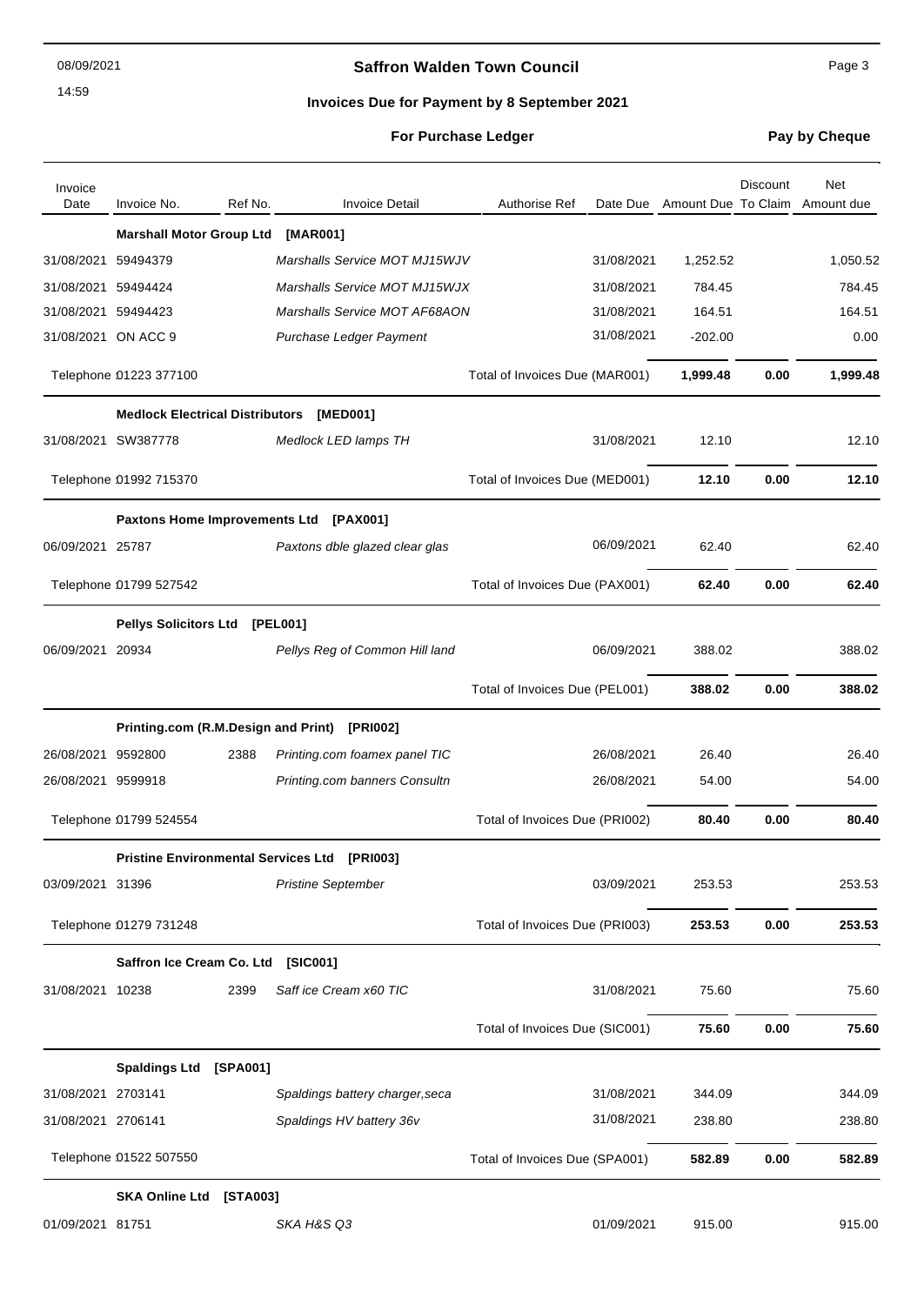08/09/2021

14:59

# **Saffron Walden Town Council** Manual Page 4

# **Invoices Due for Payment by 8 September 2021**

# **For Purchase Ledger Pay by Cheque**

| Invoice<br>Date    | Invoice No.                        | Ref No.  | <b>Invoice Detail</b>                | Authorise Ref                  | Date Due Amount Due To Claim | <b>Discount</b> | Net<br>Amount due |
|--------------------|------------------------------------|----------|--------------------------------------|--------------------------------|------------------------------|-----------------|-------------------|
|                    |                                    |          |                                      | Total of Invoices Due (STA003) | 915.00                       | 0.00            | 915.00            |
|                    | <b>TC Fixings Ltd</b>              | [TCF001] |                                      |                                |                              |                 |                   |
| 31/08/2021 335454  |                                    |          | TCF padlock x2                       | 31/08/2021                     | 47.84                        |                 | 47.84             |
| 31/08/2021 335041  |                                    |          | TCFixings cable ties, spray          | 31/08/2021                     | 27.75                        |                 | 27.75             |
| 31/08/2021 334930  |                                    |          | TCFixings shovel, broom, d/pan       | 31/08/2021                     | 42.64                        |                 | 42.64             |
| 06/09/2021 335584  |                                    |          | <b>TCFixing screws</b>               | 06/09/2021                     | 2.10                         |                 | 2.10              |
| 06/09/2021 335585  |                                    |          | TCFixings padlockx9                  | 06/09/2021                     | 172.24                       |                 | 172.24            |
| 08/09/2021 336008  |                                    |          | <b>TCFixings padlock AA,bolt</b>     | 08/09/2021                     | 38.87                        |                 | 38.87             |
|                    | Telephone 01799 520640             |          |                                      | Total of Invoices Due (TCF001) | 331.44                       | 0.00            | 331.44            |
|                    | Trade UK (Screwfix) [TRA001]       |          |                                      |                                |                              |                 |                   |
|                    | 06/09/2021 1191844447              |          | TradeUK boots                        | 06/09/2021                     | 45.99                        |                 | 45.99             |
|                    | Telephone 0845 603 8389            |          |                                      | Total of Invoices Due (TRA001) | 45.99                        | 0.00            | 45.99             |
|                    | <b>Treadfirst (Saffron Walden)</b> |          | [TRE001]                             |                                |                              |                 |                   |
| 31/08/2021 184563  |                                    |          | Treadfirst new tyre                  | 31/08/2021                     | 88.37                        |                 | 88.37             |
| 31/08/2021 186019  |                                    |          | Treadfirst puncture rep Ransom       | 31/08/2021                     | 21.00                        |                 | 21.00             |
| 31/08/2021 186702  |                                    |          | Treadfirst 2 front tyres MJ15W       | 31/08/2021                     | 250.52                       |                 | 250.52            |
|                    | Telephone 01787 888502             |          |                                      | Total of Invoices Due (TRE001) | 359.89                       | 0.00            | 359.89            |
|                    | [VEN001]<br>Venesta                |          |                                      |                                |                              |                 |                   |
| 31/08/2021 1168405 |                                    |          | Venesta pedestal toilet TH           | 31/08/2021                     | 49.45                        |                 | 49.45             |
|                    |                                    |          |                                      | Total of Invoices Due (VEN001) | 49.45                        | 0.00            | 49.45             |
|                    | The Walden Local                   | [WAL001] |                                      |                                |                              |                 |                   |
| 31/08/2021         | 366503                             |          | Walden Local job advert              | 31/08/2021                     | 462.24                       |                 | 462.24            |
| 31/08/2021 366502  |                                    |          | <b>Walden Local Road ConsultnAdv</b> | 31/08/2021                     | 420.00                       |                 | 420.00            |
| 31/08/2021 366501  |                                    |          | Walden Local DinSq advert            | 31/08/2021                     | 66.00                        |                 | 66.00             |
| 31/08/2021 366500  |                                    |          | Walden Local weddings advert         | 31/08/2021                     | 211.20                       |                 | 211.20            |
|                    | Telephone 01799 516161             |          |                                      | Total of Invoices Due (WAL001) | 1,159.44                     | 0.00            | 1,159.44          |
|                    | <b>W.P.S. Insurance Brokers</b>    |          | [WPS001]                             |                                |                              |                 |                   |
|                    | 26/08/2021 509022298               |          | James Hallam Cyber insurance         | 26/08/2021                     | 1,705.00                     |                 | 1,705.00          |
|                    | Telephone 01752 670440             |          |                                      | Total of Invoices Due (WPS001) | 1,705.00                     | 0.00            | 1,705.00          |
|                    | <b>Yellow Publications Ltd</b>     |          | [YEL001]                             |                                |                              |                 |                   |
| 26/08/2021 59459   |                                    | 2391     | Yellow Public books x50              | 26/08/2021                     | 133.01                       |                 | 133.01            |
|                    | Telephone 01208 76106              |          |                                      | Total of Invoices Due (YEL001) | 133.01                       | 0.00            | 133.01            |